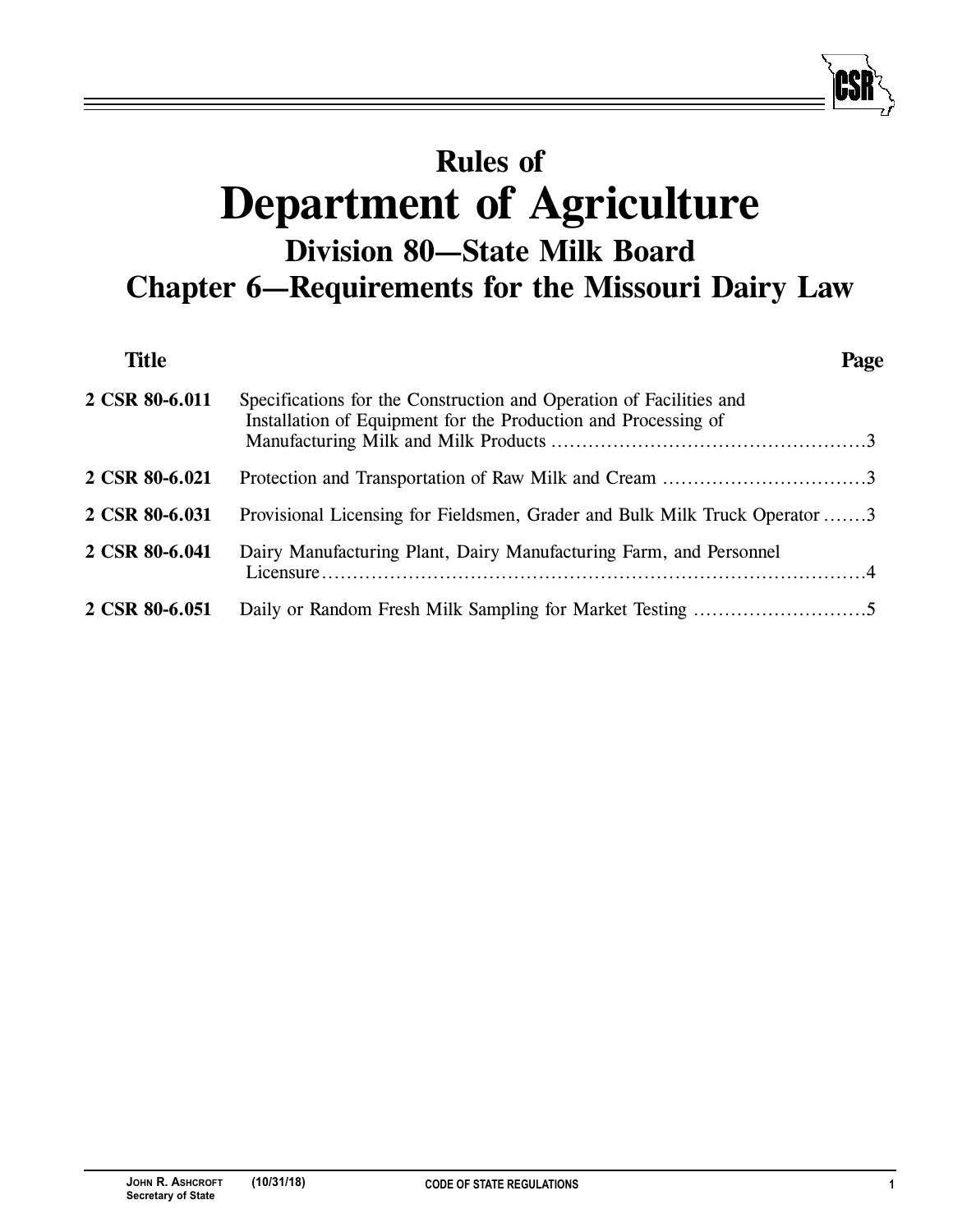

## **Title 2—DEPARTMENT OF AGRICULTURE Division 80—State Milk Board Chapter 6—Requirements for the Missouri Dairy Law**

#### **2 CSR 80-6.011 Specifications for the Construction and Operation of Facilities and Installation of Equipment for the Production and Processing of Manufacturing Milk and Milk Products**

*PURPOSE: This rule complies with section 196.540, RSMo, to establish specifications for the construction and operation of facilities for the production and processing of manufacturing milk.*

*PUBLISHER'S NOTE: The secretary of state has determined that the publication of the entire text of the material which is incorporated by reference as a portion of this rule would be unduly cumbersome or expensive. This material as incorporated by reference in this rule shall be maintained by the agency at its headquarters and shall be made available to the public for inspection and copying at no more than the actual cost of reproduction. This note applies only to the reference material. The entire text of the rule is printed here.*

(1) The Missouri State Milk Board adopts by reference the United States Department of Agriculture, Agriculture Marketing Service, Dairy Program's recommended requirements entitled "Milk for Manufacturing Purposes and Its Production and Processing." "Milk for Manufacturing Purposes and Its Production and Processing" recommended requirements published by the United States Department of Agriculture establishes minimum standards which must be complied with for satisfactorily producing and processing manufacturing grade milk and manufacturing grade milk products.

(2) This is Missouri's addendum to the adopted United States Department of Agriculture, Agriculture Marketing Service, Dairy Program's recommended requirements entitled "Milk for Manufacturing Purposes and Its Production and Processing," July 21, 2011, hereby incorporated by reference as published by the United States Department of Agriculture, Agriculture Marketing Service, Dairy Program, 1400 Independence Ave. SW, Washington, DC 20250-0225. This rule does not incorporate any subsequent amendments or additions to the "Milk for Manufacturing Purposes and Its Production and Processing."

TRANSFER PRODUCERS—To be eligible to transfer from one (1) buyer to another, a producer cannot be under a stop sale order or under an animal health quarantine.

*AUTHORITY: section 196.540, RSMo 2016.\* This rule previously filed as 2 CSR 30-21.011. Original rule filed Dec. 10, 1981, effective April 11, 1982. Amended: Filed Jan. 7, 1983, effective May 13, 1983. Amended: Filed Oct. 22, 1985, effective Jan. 26, 1986. Amended: Filed July 31, 1986, effective Oct. 11, 1986. Amended: Filed June 30, 1993, effective Dec. 9, 1993. Amended: Filed Oct. 17, 1996, effective June 30, 1997. Amended: Filed July 24, 2012, effective Jan. 30, 2013. Amended: Filed April 30, 2018, effective Nov. 30, 2018.*

*\*Original authority: 196.540, RSMo 1981, amended 1993, 1995.*

## **2 CSR 80-6.021 Protection and Transportation of Raw Milk and Cream**

*PURPOSE: This rule complies with section 196.540, RSMo, and other applicable parts of sections 196.520–196.610, RSMo, and establishes provisions for the protection and transportation of raw milk and cream.*

(1) Equipment and facilities for the protection and transportation of raw milk and cream are referenced in 7 CFR 58.131, July 29, 2002.

(2) Operators of vehicles used to transport bulk milk or cream from farm to plant, receiving station, or transfer station shall be licensed by the State Milk Board. A temporary bulk milk hauler's license shall be granted when the applicant has made application, paid the fee, and satisfactorily passed a written examination. A permanent license renewable each year is acquired only after the bulk milk hauler satisfactorily completes an approved training course. The license is subject to suspension or revocation whenever any of the laws or rules are violated.

(3) Procedures for bulk milk haulers of manufacturing milk shall be identical to those found in 2 CSR 80-2.070(6), except that a Grade "A" permit from the regulatory authority that administers provisions of the Pasteurized Milk Ordinance (2 CSR 80-2.070(6)) will not be required to haul milk for manufacturing purposes.

(4) The maximum allowable time that bulk raw milk for manufacturing purposes can be held on the farm using an approved bulk tank is not more than four (4) days (ninety-six (96) hours) from first milk into the tank until pickup for delivery to a receiving station or plant except as specifically allowed by the State Milk Board.

(5) Cooling. Milk in cans shall be delivered to a receiving station within two (2) hours of milking. In the instance when stations are designed with collective nonindividual cooling tanks, the milk may be kept at the farm and cooled in cans of stainless steel construction to be delivered the following morning. The milk in cans must be cooled by the use of ice or refrigerant in an acceptable clean cooler located in the farm milkhouse, installed and designed to—1) adequately protect the milk from contamination and 2) allow adequate space for all other milk handling activities normally accomplished in the milkhouse. The milk shall be cooled immediately and the cooling method must be capable of cooling the milk to fifty degrees Fahrenheit (50 °F) within two (2) hours of milking and must maintain the milk at a temperature of fifty degrees Fahrenheit (50 °F) or below as indicated upon delivery to the receiving station. All new can milk receiving facilities shall be designed using individual receiving, cooling tanks for each producer delivering to the station except as approved by the State Milk Board.

*AUTHORITY: section 196.540, RSMo 2016.\* This rule previously filed as 2 CSR 30-21.021. Original rule filed Dec. 10, 1981, effective April 11, 1982. Amended: Filed Jan. 17, 1983, effective May 13, 1983. Amended: Filed March 15, 1988, effective May 26, 1988. Amended: Filed Aug. 1, 1990, effective Dec. 31, 1990. Amended: Filed July 24, 2012, effective Jan. 30, 2013. Amended: Filed April 30, 2018, effective Nov. 30, 2018.*

*\*Original authority: 196.540, RSMo 1981, amended 1993, 1995.*

## **2 CSR 80-6.031 Provisional Licensing for Fieldsmen, Grader and Bulk Milk Truck Operator**

*PURPOSE: This rule provides provisional permission for applicants for licenses of fieldsmen, graders and bulk truck operators for a period not to exceed thirty days following application, payment of the license fee and taking the examination.*

(1) Applicants for license of fieldsmen, graders and bulk milk haulers shall be presented with a card granting provisional permission for applicant to perform services for which s/he has applied for licensure, paid license fees and taken the examination. This provisional permission, not to exceed thirty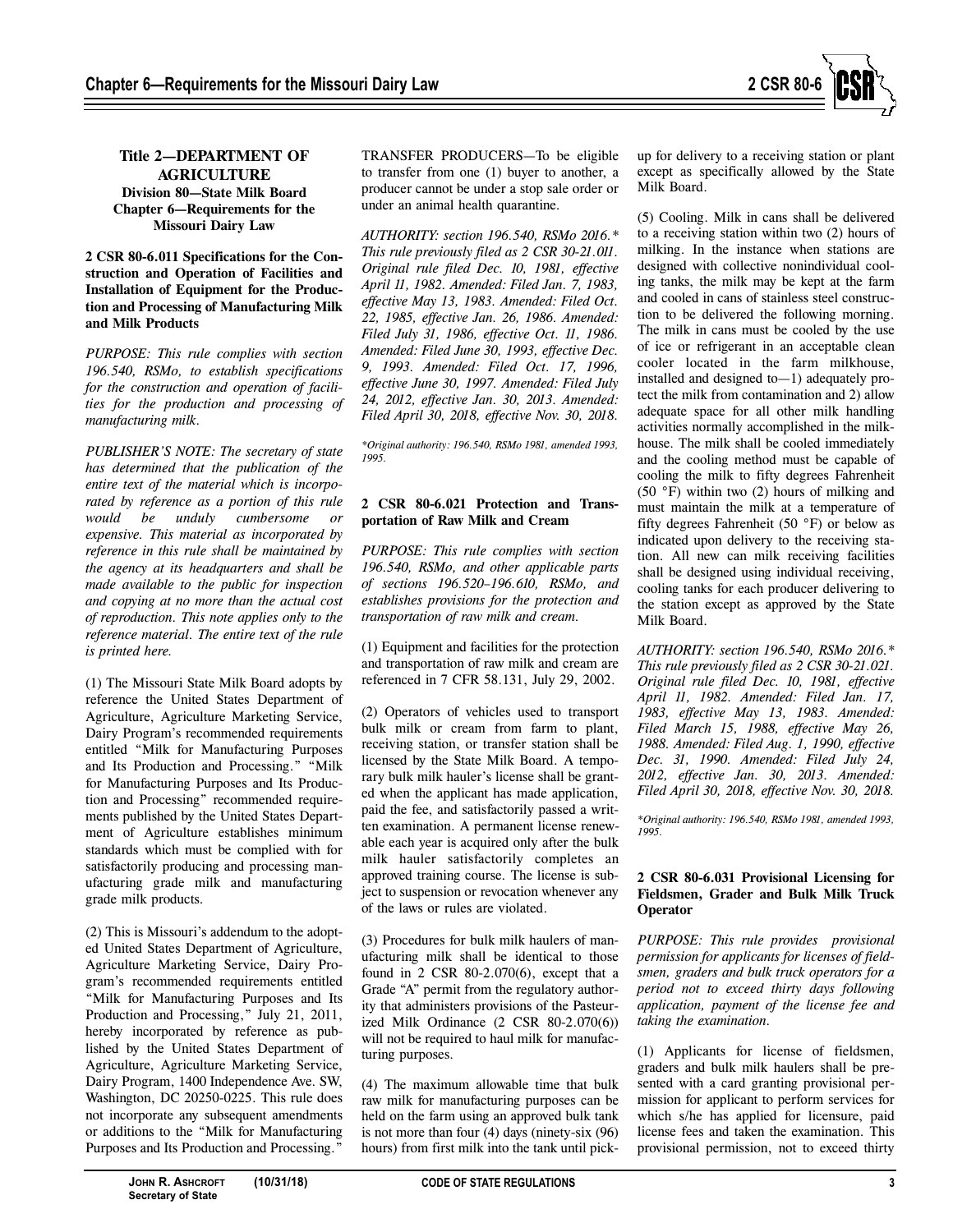

(30) days, shall enable applicant to immediately perform the functions for which s/he has applied. Only one (1) thirty (30)-day period is permitted for a particular license application in a year.

*AUTHORITY: section 196.540, RSMo 1986.\* This rule previously filed as 2 CSR 30-21.031. Original rule filed Dec. 10, 1981, effective April 11, 1982. Amended: Filed Jan. 17, 1983, effective May 13, 1983.*

*\*Original authority: 196.540, RSMo 1981.*

#### **2 CSR 80-6.041 Dairy Manufacturing Plant, Dairy Manufacturing Farm, and Personnel Licensure**

*PURPOSE: This rule prescribes needed licensure procedure for dairy plants, receiving stations, buyers of milk or cream, nonresident brokers, fieldsmen, graders, or bulk milk truck operators as required by law.*

(1) It is unlawful for any person to operate a dairy manufacturing plant, receiving station, to buy milk or cream from Missouri producers, or to perform the duties of fieldman, grader, or bulk milk truck operator without a license.

(A) A dairy manufacturing plant shall be issued a license upon satisfactory application and payment of the annual license fee to the State Milk Board. The license fee shall be based on annual butterfat or milk purchased from producers, or in the event milk or butterfat purchases cannot serve as a basis, the amount of milk, figured at the approximate average butterfat test of all milk marketed, that is required to produce the total pound volume of production during the past twelve (12) months ending June 30 as follows:

1. For any dairy manufacturing plant purchasing milk or milk products from Missouri, one hundred dollars (\$100); and for each 1,400,000 pounds of milk purchased, five dollars (\$5);

2. For any dairy manufacturing plant or buyer whose license is based on total pound volume of production of one hundred thousand (100,000) pounds or less, in this rule considered the equivalent of one (1) million pounds of milk, one hundred dollars (\$100); for each additional 1,400,000 pounds of milk, five dollars (\$5). The total volume is not construed to mean or include volume of products processed for the Commodity Credit Corporation by contract or volume of prepackaged cheese where basic form has not been changed;

3. For new dairy manufacturing plants where volume of the twelve  $(12)$  months previous to June 30 has not been established, the fee shall be five hundred dollars (\$500) and include site inspection, construction plan and label approval, inspections, and license to operate. License shall expire June 30;

4. The State Milk Board, or its agent, shall have the authority to examine the buying and production records of any dairy products manufacturing plant for verification of the butterfat tonnage purchased at the plant, or verification of total pound volume of production manufactured or processed at the plant, at any reasonable time that the State Milk Board shall elect to make the examination. Butterfat or milk volume should be reported so as not to include any butterfat or milk volume the second time due to transfer or sale from one (1) plant to another;

5. A dairy products manufacturing plant license shall not be transferable and shall not be movable from one (1) city or town to another city or town, but with the consent of the State Milk Board, may be moved from one (1) location to another location in the same city or town; and

6. When a dairy products manufacturing plant licensed as described in this rule ceases to receive milk, process milk, or both, for thirty (30) consecutive days or longer, its dairy manufacturing plant license shall be automatically terminated with no refund of licensing fee. Prior to resumption of operations, reapplication shall be made for licensing and a sanitation inspection of plant facilities showing satisfactory compliance shall be conducted by a representative of the State Milk Board prior to authorizing a new license. New licenses issued as described shall require a license fee of one hundred dollars (\$100) and shall expire June 30, if the plant has continuous operation.

(B) No person shall operate a cream station or milk plant, or test milk or cream for the purpose of purchase, without having made satisfactory application, passed the required examination, and received license as a grader; the annual fee for licensure is twenty-five dollars (\$25) for the licensure year or unexpired portion.

(C) No person shall operate a bulk milk truck to pick up milk from Missouri producers without a license as prescribed in 2 CSR 80-6.021 and payment of an annual license fee of twenty-five dollars (\$25).

(D) No bulk milk pick-up tanker truck shall be operated without proof of inspection. Inspections shall be performed by the State Milk Board or its authorized regulatory agent every twenty-four (24) months plus remaining days of the month which inspection is due with payment of a fifty dollar- (\$50-) inspection fee.

(E) A fieldman, prior to performing his/her duties in the state for a dairy manufacturing plant located either within or outside of Missouri processing either Grade "A" or manufacturing milk, must obtain a fieldman's license from the State Milk Board. This license, which also grants the authority to sample, test, or grade milk or cream, and to operate a bulk milk truck to pick up milk from farm producers, can be issued only to an individual free from communicable disease, who has passed a written examination grading seventy (70) or above, and has paid the annual fee of twenty-five dollars (\$25); the license may be renewed upon payment of the annual fee, unless previously revoked for cause. The license is not transferable.

(F) Each dairy products manufacturing plant located outside Missouri, which is any other person buying unprocessed milk or cream directly from producers in Missouri for processing or manufacturing outside Missouri, shall apply and obtain a brokerage license for the license year, which shall include the right to buy milk or cream. A brokerage license shall be issued upon satisfactory application to the State Milk Board accompanied by an annual brokerage fee based upon the annual butterfat or milk purchases made in Missouri during the previous twelve (12) months ending on June 30 as follows:

1. For any plant purchasing milk or milk product from Missouri, one hundred dollars (\$100), and for each 1,400,000 pounds of milk purchased, five dollars (\$5); and

2. For new plants where volume of the twelve (12) months previous to June 30 has not been established, the license fee shall be one hundred dollars (\$100).

(G) No person shall operate a receiving station without a license to operate a receiving station. An annual fee of twenty-five dollars (\$25) shall be required for the license.

(H) A Certificate of Free Sale and Sanitary Origin is required by many foreign governments to allow entry of milk and dairy products into their country. For each Certificate of Free Sale issued the fee shall be one hundred dollars (\$100).

(I) Manufacturers of Single Service Container and Closure Products, certified by State Milk Board, shall be assessed the fee of two hundred and fifty dollars (\$250) per year.

(J) Non Interstate Milk Shippers Listed Grade A Truck Wash Stations shall be certified by State Milk Board and shall be assessed the fee of two hundred dollars (\$200) per year.

(K) All fees for license renewal and applications for licenses are to be considered nonrefundable at the time of receipt by the State